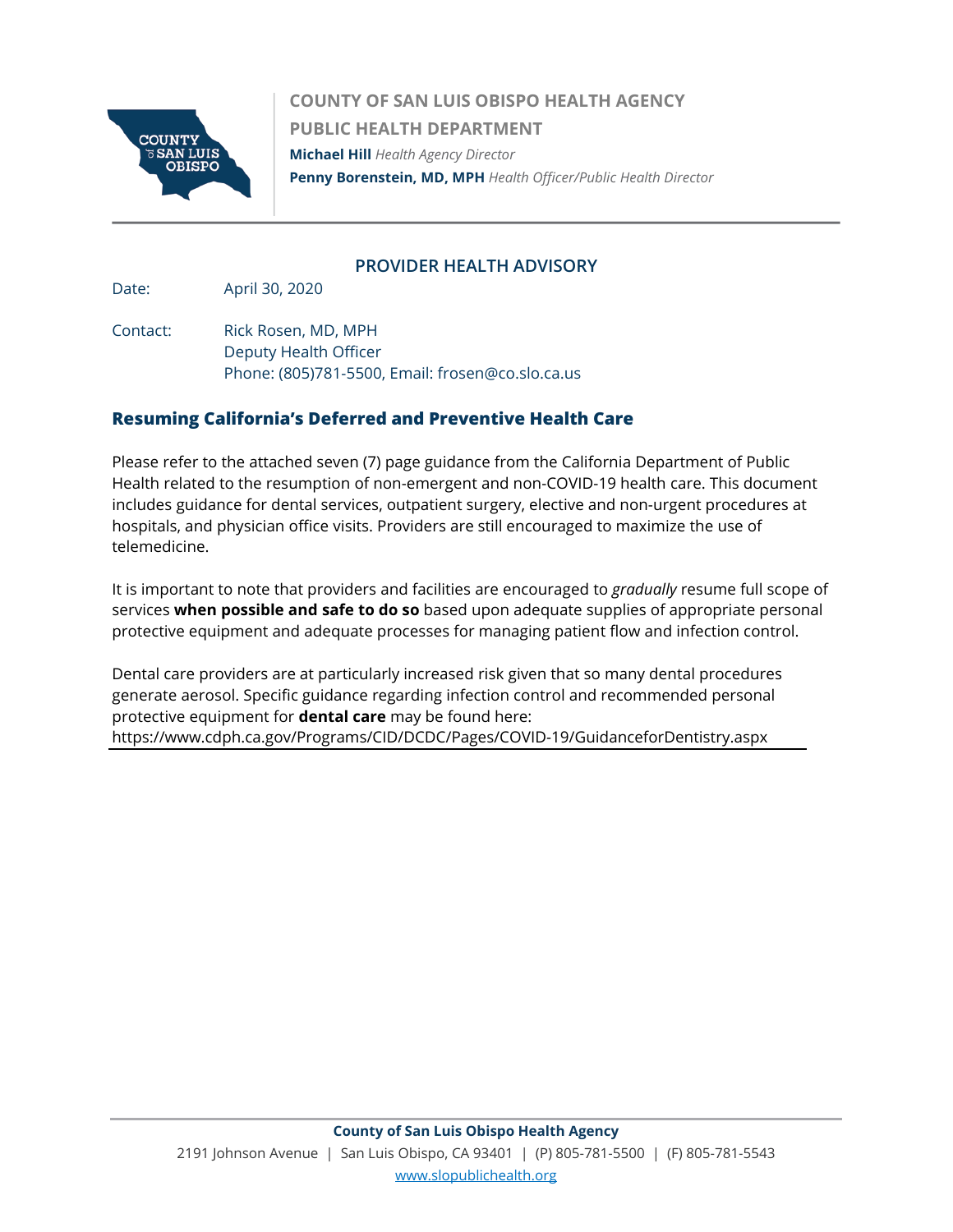

# State of California—Health and Human Services Agency **California Department of Public Health**



April 27, 2020

**TO:**

**SUBJECT:** Resuming California's Deferred and Preventive Health Care

During the COVID-19 pandemic both State and Local governments have worked together to respond to the pandemic. Stay-at-Home orders are in place and have supported the flattening of the curve in California. During this time, non-urgent health care has been deferred to support the State's efforts and to further prevent the spread of COVID-19. This deferral of services was essential in response to the surge of COVID-19 patients, but creates its own public health impacts, which must be addressed as soon as practicable.

Even though current evidence shows progress in suppressing the virus, there is much to consider for the future of the State and to protect against a surge, once Stay-at-Home orders are modified. One important focus will be resuming our existing health care system for non-emergent and non-COVID-19 health care, which has been deferred during this time. These services will include resuming elective and non-urgent procedures at hospitals; outpatient care including primary care and specialty care in physician offices and health centers; behavioral health, long term care, ancillary, pharmacy, and dental services. This is to restart the care that has been postponed including preventive care such as well-child visits and vaccinations, adult clinical preventive services, and routine dental services. Whenever appropriate for patient and condition, visits should maximize the use of telehealth/telephonic modality.

This guidance is intended to set a plan for California while understanding there may be local or regional circumstances that require different timelines for resumption of services.

The sections below outline considerations and guidelines that should be reviewed and met prior to resuming services. It is expected that specific regions of California may resume services before the entire State is able to; therefore, regional delivery systems will need to consult local public health officers in neighboring counties as they begin to resume services to non-emergent and non-COVID-19 patients.

It is important to continue to monitor COVID-19, including case counts and hospitalizations and their impact on the health care delivery system. It is also important to monitor local health officer orders and Governor's orders in the event that a different health care delivery system response is necessary.

### **General considerations for resuming services will include the following:**

- 1. When preparing to resume services, a variety of indicators, including but not limited to the following, should be considered for a service area:
	- COVID-19 infection rates [see consideration 3, below.]
	- COVID-19 hospitalizations
	- COVID-19 emergency room admissions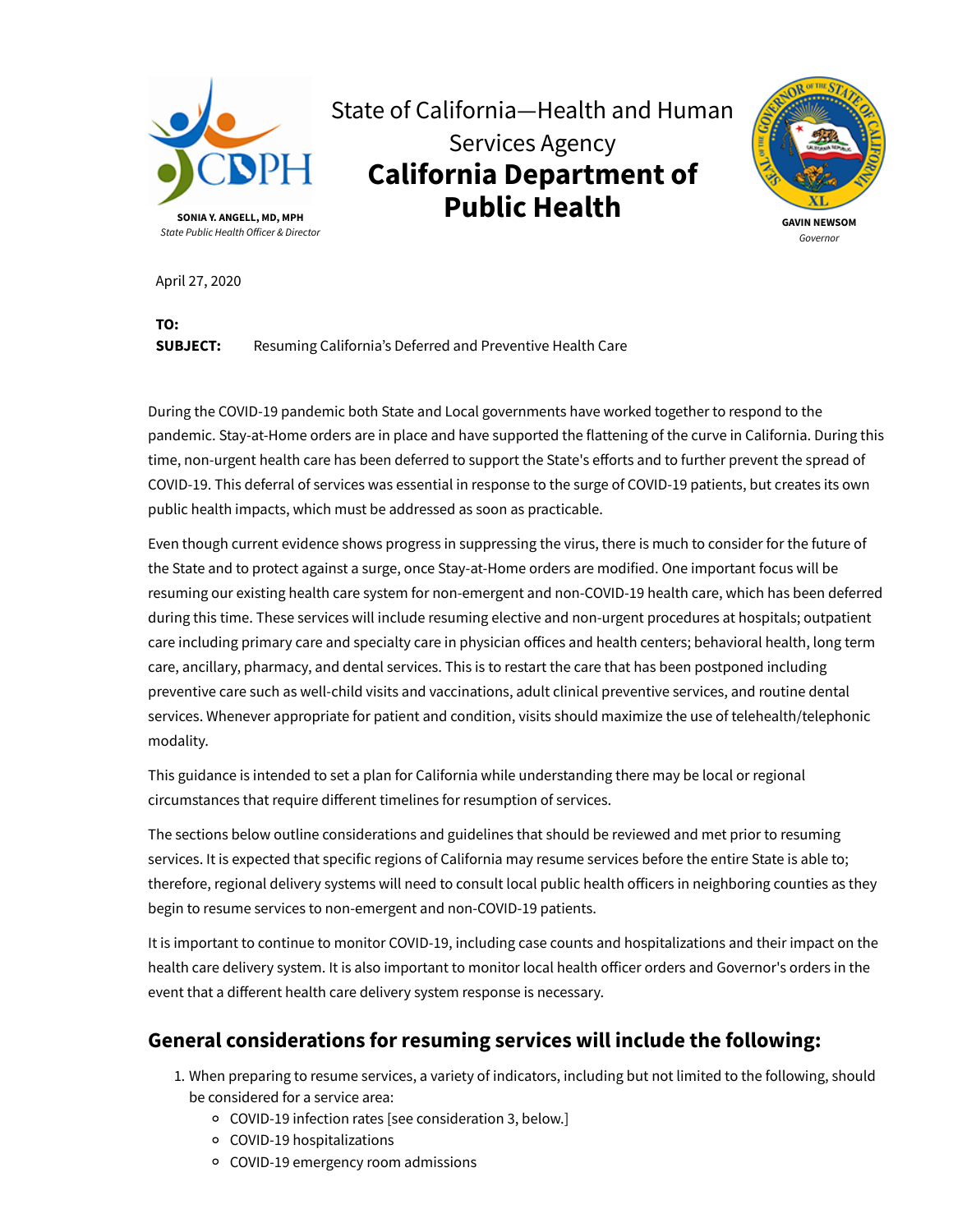- COVID-19 Intensive Care Unit (ICU) utilization
- o Skilled Nursing Facilities COVID-19 outbreaks
- o Other COVID-19 factors that could increase the spread of COVID-19
- 2. Each facility, office, or any other place of health care services shall have an adequate stock of Personal Protective Equipment (PPE) in adequate supply for staff based on the type of care provided, risk level of patients, number of staff required to use PPE, and daily usage demand. PPE use should be consistent with Centers for Disease Control and Prevention (CDC) and California Department of Public Health (CDPH) recommendations. In planning for PPE, consideration should be given for potential patient surges related to COVID-19 outbreaks.
- 3. Availability of testing with prompt results should be present for health care delivery situations when knowing the COVID-19 status of staff or patients served by the entity is important for clinical care and infection control.
- 4. Prior to resuming non-emergent and non-COVID-19 deferred services, offices and facilities should consult with local public health officers within counties served to determine if there are local COVID-19 patterns that could impact health care delivery.
- 5. Availability of qualified staff to safely perform procedures, provide care and needed follow up.
- 6. Each facility and office should have patient flow systems and infection control precautions in place to minimize exposure and spread while caring for both COVID positive and non-COVID patients.

### **Guidelines for Resuming Services:**

### **Personal Protective Equipment**

Personal Protective Equipment (PPE) is essential to protect health care workers and patients; therefore, the following is recommended when resuming services. Facilities should have a plan for circumstances when patients or visitors when allowed arrive without face coverings.

### **PPE Minimum Requirements for outpatient settings:**

- 1. All healthcare providers and staff must wear appropriate PPE at all times, consistent with CDC universal source control recommendations [reference #4]
- 2. All healthcare providers and staff treating COVID-19 positive patients must have appropriate training on, and access to, appropriate PPE, including the use of specialized masks (i.e., N95), eye protection (face shield or goggles), gloves, and gowns when appropriate
- 3. Patients and visitors when allowed should wear masks (including when provided by facility staff) or cloth face coverings. Practices are encouraged to educate patients about proper face coverings, consistent with the CDC and CDPH recommendations, and reserving specialized masks (i.e., N95) for the health care employees who are at increased risk
- 4. COVID-19 PPE policies and procedures should also be in place for health care workers who are not in direct patient care roles (i.e. Front desk registration, schedulers, environmental cleaning, etc.)

### **PPE Minimum Requirements for Hospital settings:**

Implement policies for PPE that account for:

- 1. Adequacy of available PPE as needed for level of care and COVID-19 status
- 2. Staff training on and proper use of PPE according to non-crisis level evidence-based standards of care
- 3. Policies for the conservation of PPE should be developed (e.g., intubation teams) as well as policies for any extended use or reuse of PPE per CDC and CDPH recommendations and FDA emergency use authorizations

### **PPE Minimum Requirements for Skilled Nursing Facilities (SNF) settings:**

Implement policies for PPE that account for: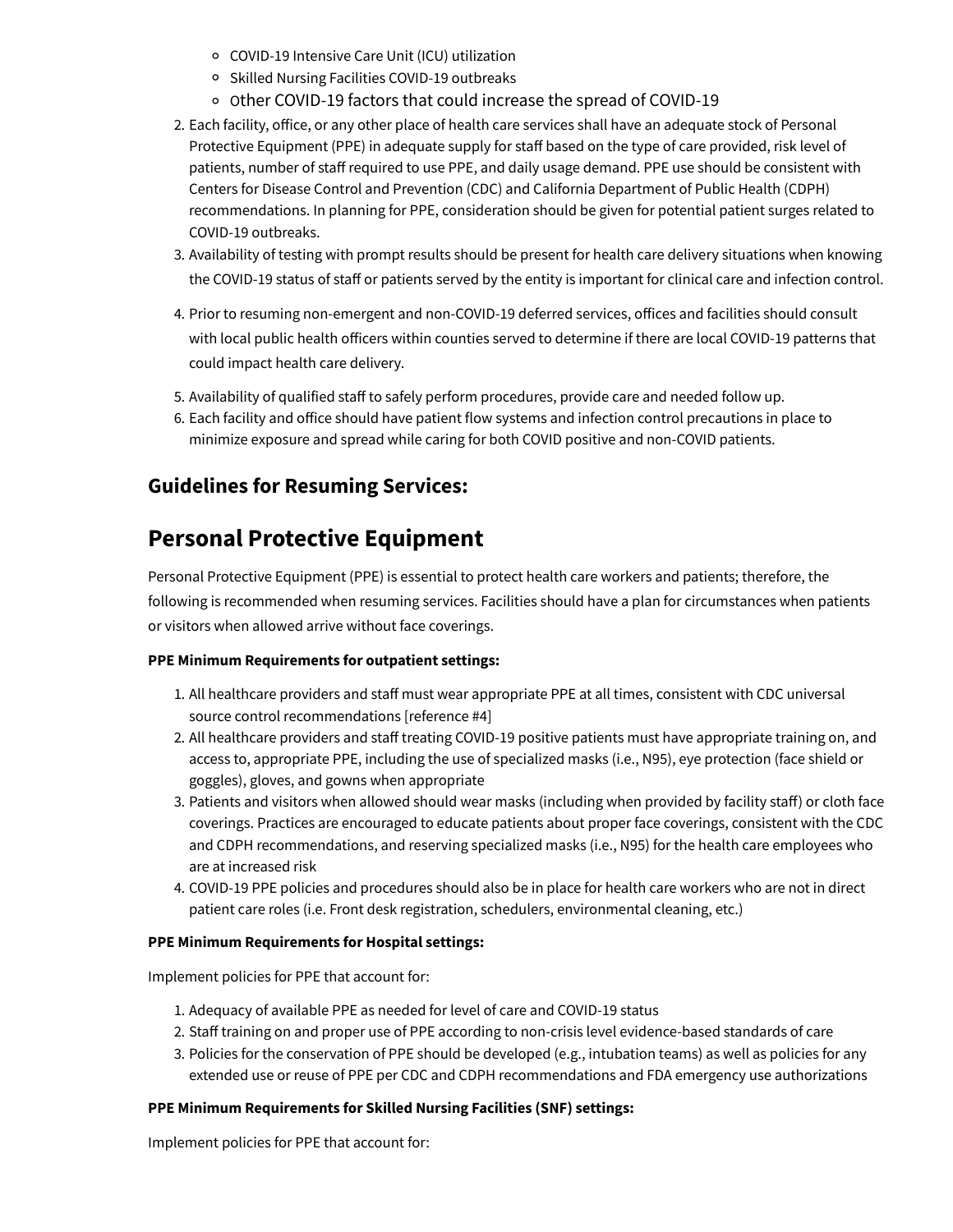- 1. All healthcare providers and staff must wear appropriate PPE at all times consistent with CDC universal source control recommendations
- 2. All healthcare providers and staff treating COVID positive patients must have appropriate training on, and access to, appropriate PPE, including the use of specialized masks (i.e., N95), eye protection (face shield or goggles), gloves, and gowns
- 3. Patients, while not in their rooms, and visitors when allowed must wear masks or cloth face coverings. Practices are encouraged to educate patients and visitors about proper face coverings, consistent with the CDC and CDPH recommendations, and reserving specialized masks (i.e., N95) for health care employees who are at increased risk

### **Health Care Services**

Providers and facilities are encouraged to gradually resume full scope of services when possible and safe to do so, based on these guidelines. It is encouraged that as many services as possible and appropriate be delivered by telehealth/telephonic even after loosening of the Stay-at-Home restrictions to protect patients and health care workers. The physical layout and flow of care delivery areas may change in terms of patient movement and waiting areas so that physical distancing is maintained; and there should be a process for determining the priority of types of services delivered initially as delineated below. Services should be available for both COVID-19 negative and COVID-19 positive assuming systems are in place to provide adequate testing, appropriate separation of the patients, and adequate PPE and training to protect health care workers.

### **Facility and Office Site Standards**

Safeguards at facilities and offices will play an important role in continuing the fight against COVID-19. Therefore, facilities and offices resuming services should take additional steps to protect the workforce and patients being served.

### *Guidelines*

### **General**

- Facilities should comply with all State, Local, and CDC guidelines to protect against further spread of COVID-19.
- Facilities should institute rigorous screening of their health care staff for symptoms of COVID-19 and have policies in place for removal of symptomatic employees from the workplace
- Follow physical distancing requirements in work areas and common areas.
- Require face coverings for all patients, with the exceptions of SNF patients while in their room, patients receiving services that would not allow for the use of a mask, or residents of facilities with personal rooms while in their room.
- Limit the number of patients in waiting areas and limit space between patients to a minimum of 6ft.
- When possible, the use of Non-COVID Care zones should be utilized in facilities that serve both COVID-19 and non-COVID-19 patients.
	- <sup>o</sup> All health care workers, staff, patients, and others. should be screened appropriately prior to entering a Non-COVID-19 Care zone as outlined in CMS guidance [reference #2]
	- Patients should be screened telephonically for possible COVID-related symptoms prior to office visits
	- Anyone demonstrating symptoms of COVID-19 during screening should be tested and quarantined
- Facilities shall have in place an established plan for cleaning and disinfecting prior to using facilities to serve non-COVID-19 patients and ongoing care.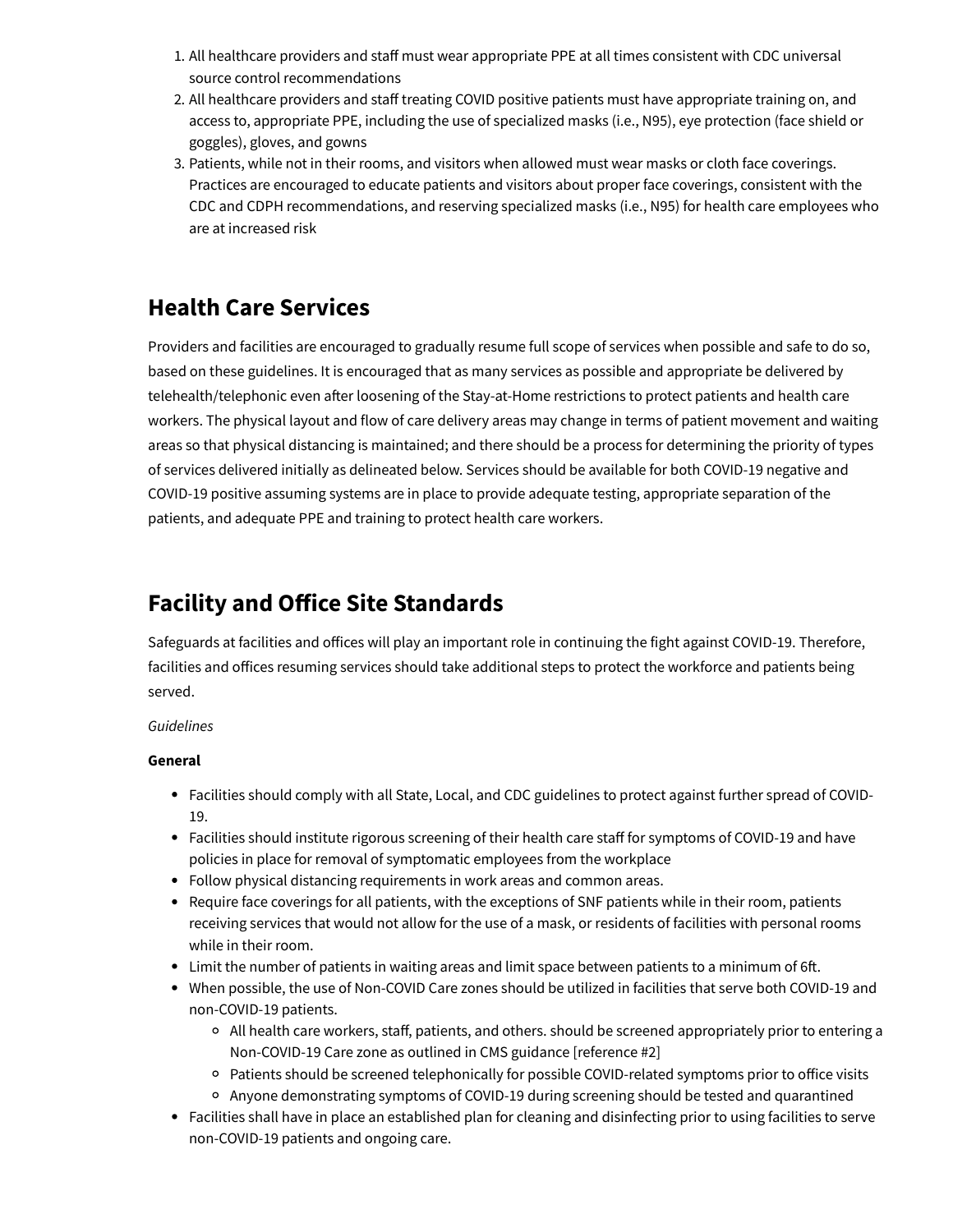- Facilities providing COVID-19 care should continue to be prepared for potential future surges. The plans for resumption of medically necessary care should include consideration of the impact on their ability to respond to future surges.
- Facilities should be prepared to modify resumption of clinical services in conjunction with surge status (as surge status increases, access to non-urgent care should decrease so as to not overwhelm the healthcare system). Staff can then be re-purposed to urgent care roles.

### **Health Care Sta**

- Screen all workers and staff entering the facility for symptoms of COVID-19, prior to entering the facility.
- Health care staff should take measures to avoid rotating between care of COVID-19 positive/persons under investigation and non-COVID-19 patients as outlined in CMS guidance [reference #2]

## **Care Prioritization and Scheduling**

Facilities and offices shall establish a prioritization policy for providing care and scheduling. Extended hours should be considered to limit the number of patients in an office at any given time. Facilities and offices should also consider scheduling special or reserved hours for elderly or immunocompromised patients, to minimize the risk of infection to vulnerable patients.

Clinical prioritization should consider clinical impacts of treatment delay and the current surge status of the health care infrastructure in a community. When considering community surge status, consideration should be given to capacity across the continuum of care. Consider additional guidance, including Joint Statement, California Medical Association and American Academy of Pediatrics guidance [reference #1,5,6] on care prioritization, scheduling, and outpatient guidelines.

### **Outpatient Visit Guidelines**

Priority scheduling should consider\*\*:

- Patients with acute illnesses that cannot be handled through telehealth
- Patients with chronic illness, including behavioral health conditions that have not been seen due to Stay-at-Home rules and need in person visit
- Preventive services including well child and vaccinations, as well as adult clinical preventive services
- List of previously cancelled or postponed patients
- Other patients needing in person visit to monitor status or assess illness, etc.

\*\*Telehealth/telephonic modality should be used for all appropriate patients and conditions.

### **Dental Guidelines**

With respect to dental services, the California Department of Public Health will update the current guidance regarding the prioritization and delivery of following non-urgent dental services:

- Previously cancelled or postponed patients
- Preventive services
- Dental Procedures
- Routine dental services

### **Hospital and Outpatient Surgery Guidelines**

Priority scheduling should consider principles and considerations from the Joint Statement released by the American Hospital Association (AHA), American College of Surgeons (ACS), American Society of Anesthesiologists (ASA) and Association of periOperative Registered Nurses (AORN) providing key principles and considerations. All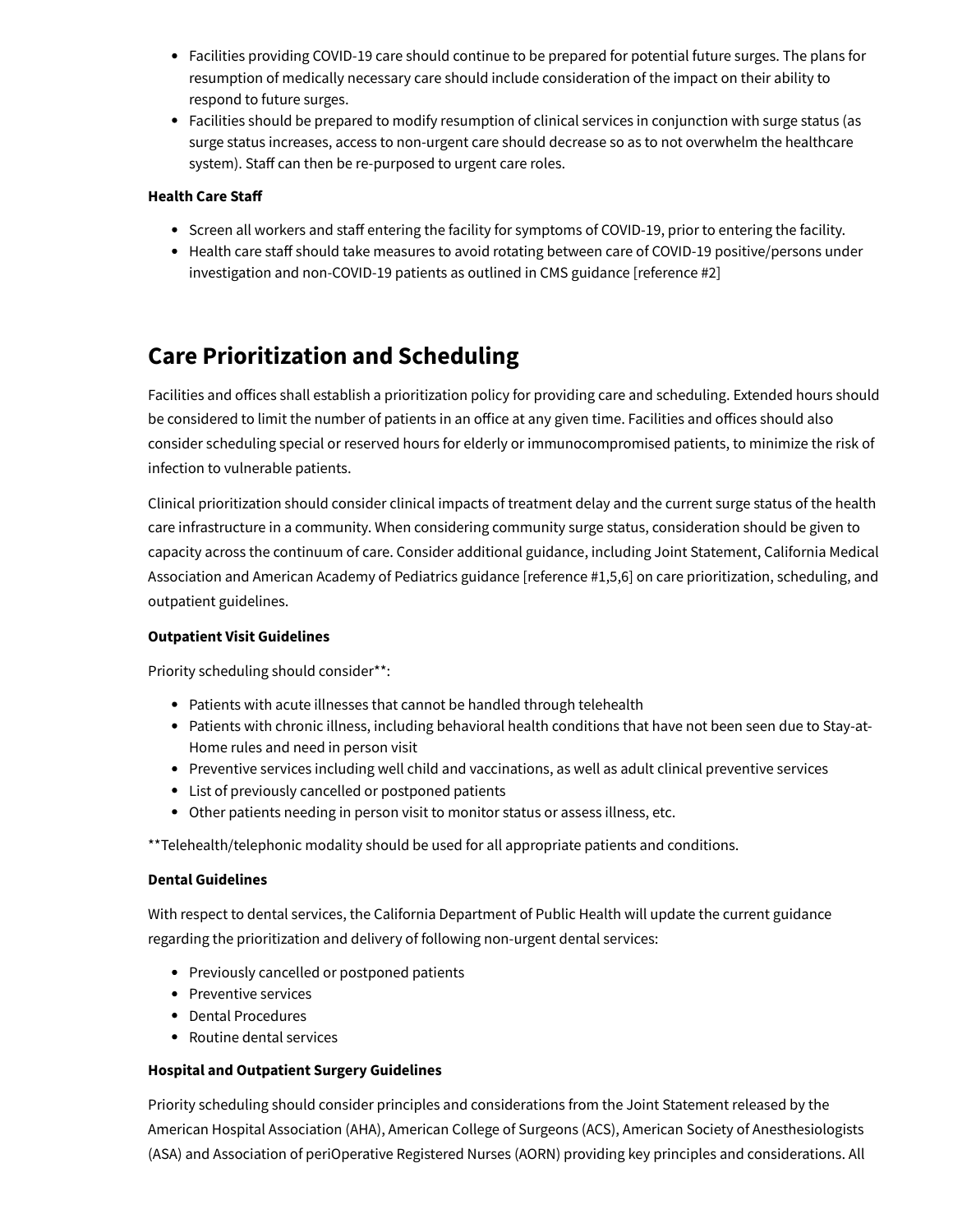facilities should consider opening in phases to allow for any necessary staff training or adjustments to new policies.

Prioritization scheduling should consider:

- Objective priority scoring (e.g., MeNTS instrument)
- List of previously cancelled and postponed cases with priority scoring
- Specialties' prioritization (cancer, organ transplants, cardiac, trauma)
- Strategy for allotting daytime "OR/procedural time" (e.g., block time, prioritization of case type [i.e., potential cancer, living related organ transplants, etc.])
- Identification of essential health care professionals and medical device representatives when necessary for procedures
- Plan for phased opening of operating rooms
	- <sup>o</sup> Identify capacity goal prior to resuming
	- All operating rooms and post operating ICU beds simultaneously will require more personnel and material
- Strategy for increasing "OR/procedural time" availability (e.g., extended hours before weekends)
- Issues associated with increased OR/procedural volume
	- Ensure primary personnel availability commensurate with increased volume and hours (e.g., surgery, anesthesia, nursing, housekeeping, engineering, sterile processing, etc.)
	- Ensure adjunct personnel availability (e.g., pathology, radiology, etc.)
	- Ensure supply availability for planned procedures (e.g., anesthesia drugs, procedure-related medications, sutures, disposable and non-disposable surgical instruments)
	- Ensure adequate availability of inpatient hospital beds and intensive care beds and ventilators for the expected postoperative care
	- o New staff training

#### **Skilled Nursing Facilities (SNF) Guidelines**

Priority for SNF should focus on admission and protecting existing patients and new patients from the spread of COVID-19.

Scheduling should consider:

- Admission of confirmed non-COVID-19 patients in particular from acute facilities to maintain acute bed capacity
- Admission of confirmed COVID-19 positive patients only to facilities that have been designated or configured to manage these patients
- Create a plan for managing new admissions and readmissions whose COVID-19 status is unknown. Options may include placing the resident in a single-person room or in a separate observation area so the resident can be monitored for 14 days, per the CDC universal source control recommendations [reference #4]
- Non-COVID-19 patients who become symptomatic must be isolated from the general resident population

### **Workforce Availability**

The health care workforce and staff are essential to resuming the delivery of deferred and preventive health care services. All facilities and offices should be aware of the impact COVID-19 has had on many health care workers including fatigue and the impact of stress and should ensure they have an adequate workforce available prior to resuming services and that they provide needed resources to support health care workers.

Workforce considerations should take into account ancillary supports and downstream providers, such as potentially necessary referrals to SNFs.

#### **Guidelines**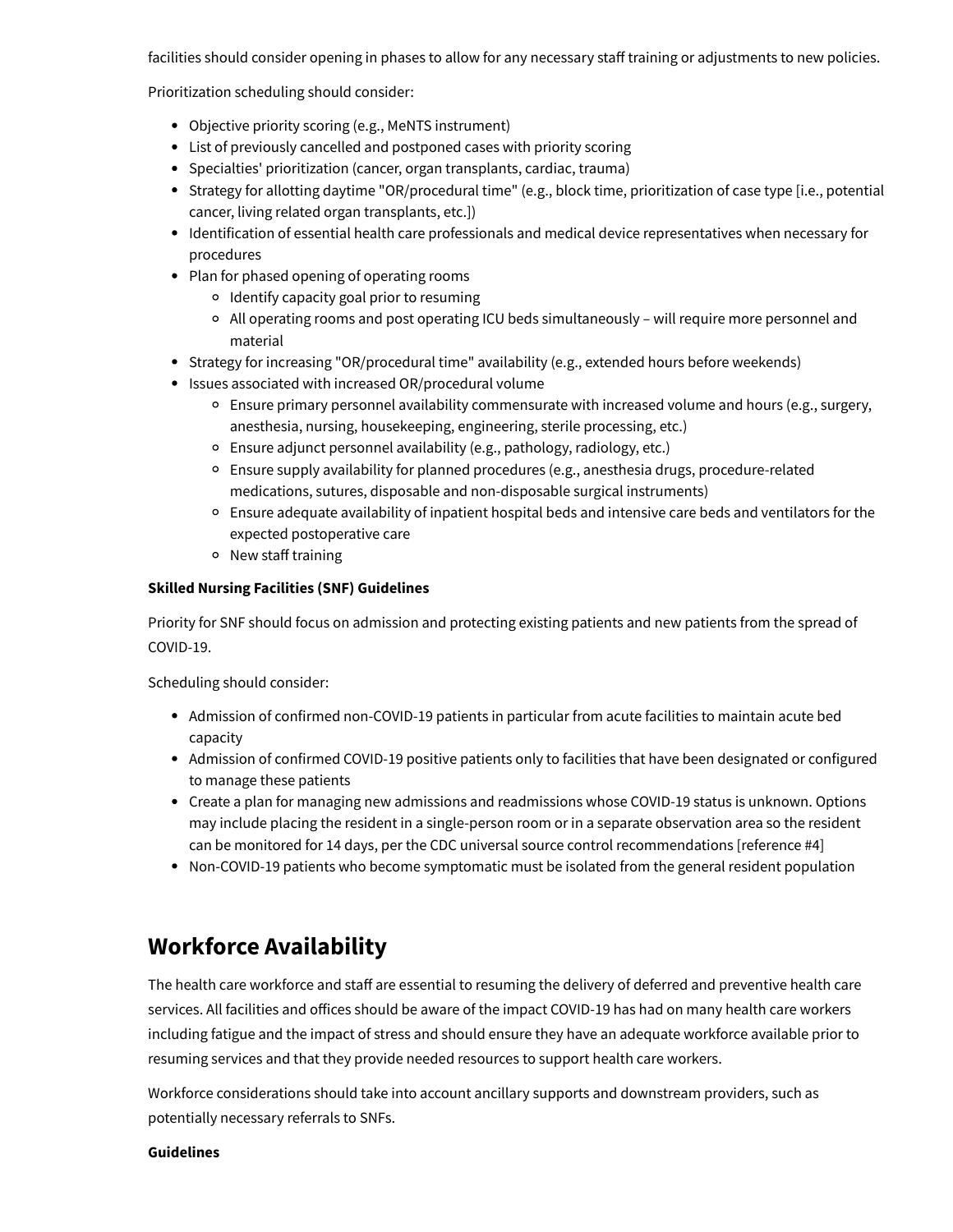- Facilities should ensure adequate staffing levels are in place to provide services, including staff to support additional safeguards at facilities
- Workforce considerations should not impact the ability to respond to surge needs in the future

### **Additional considerations for Hospitals**

Hospitals are encouraged to consider the need to take additional precautions to protect against the spread of COVID-19.

#### **Guidelines**

- As possible, adopt Non-COVID Care zones to assist in the prevention of COVID-19, per CMS guidance [reference #2]
- Have appropriate levels of PPE, staffing, ventilators, and other critical resources in order to properly separate patient flow and care for both COVID-19 positive and non-COVID-19 related patients
- Prevent the rotation of health care workers, staff and patients between COVID-19 and non-COVID-19 zones
- Pre-op COVID-19 testing as indicated in the Joint Statement [reference #1]
- Policies on managing entry and exit points
- Physical distancing policies
- Screening requirements for staff and visitors
- Limit number of visitors per patient allowed
- Post-Acute care policies taking into account COVID-19 testing prior to placement in skilled nursing facilities
- Considerations for principles and considerations documentation from the Joint Statement released by the AHA, ACS, ASA and AORN providing key principles and considerations
- Discharge planning considerations, including considerations for Home Health, SNF placement and alternative care facilities.

## **Additional considerations for Skilled Nursing Facility care**

Skilled Nursing Facilities (SNF) have had higher rates of COVID-19 cases and extra precautions will continue to be necessary when considering placement. Special considerations should be considered to protect high risk patients residing in SNFs.

### **Guidelines**

- Continue to review all State, Local, and Federal guidelines, including the CDC guidelines
- Limit visiting but provide video communication between residents and their loved ones
- **•** Screen **all** those entering the SNF
- Require facial coverings for visitors when allowed and staff
- Patients being admitted or re-admitted should be tested for COVID-19 prior to admission
- Ensure adequate infection control training for staff
- Particular focus on adequacy of staffing with contingency plans for staff illness, or resignations
- Limit group activities and communal dining to meet physical distancing guidelines

### **References and additional guidance to consider**

Additional materials are provided here to support the health care systems in resuming deferred and preventive services during this time.